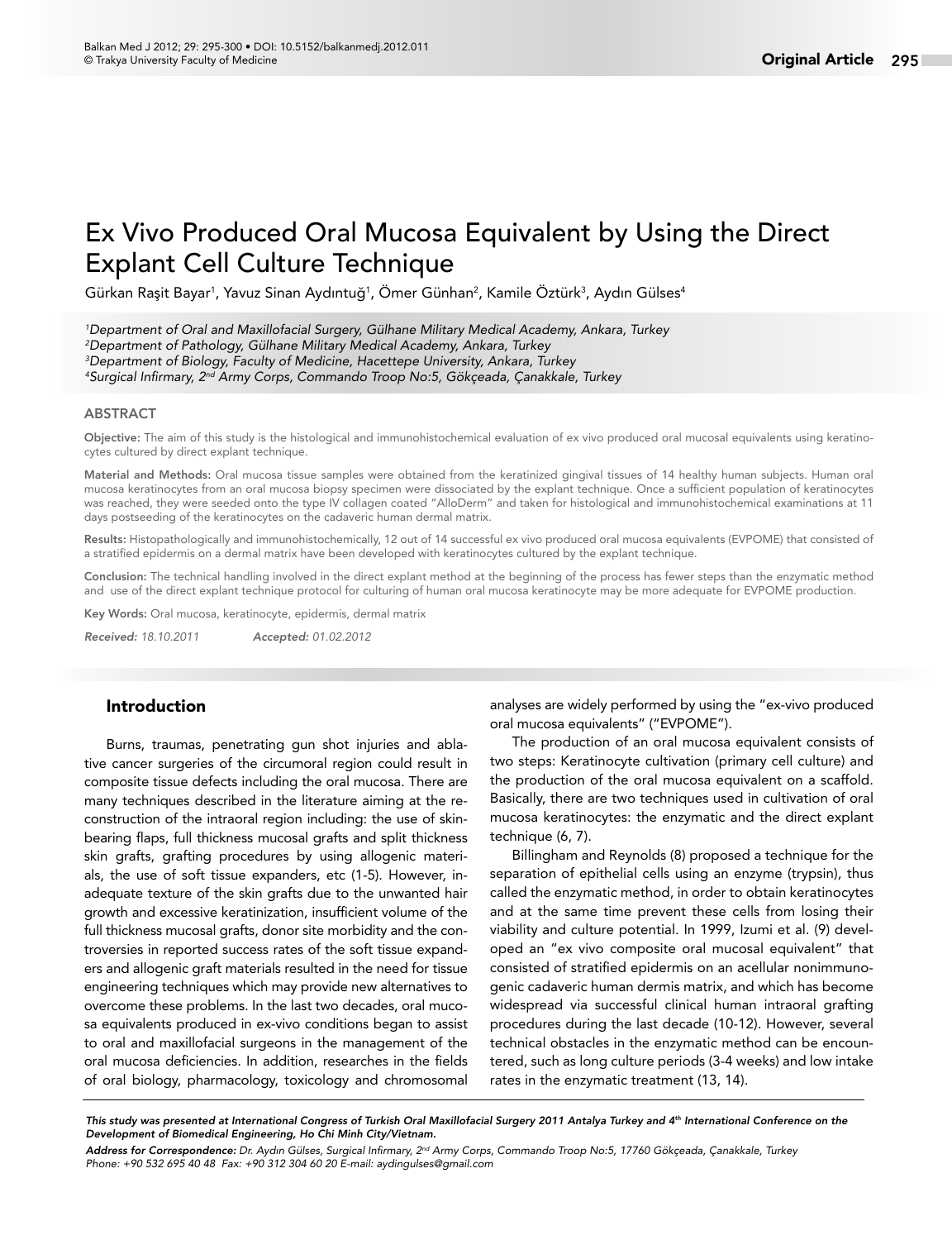In 1910, Carrel and Burrows described a method for the extraction of epithelial cells called direct explant, which has been used since that time (15). The direct explant technique has also been used for 30 years in the culturing of human oral tissues (16, 17). In the direct explant technique, the cells from the initial tissue extraction affixed to a culture dish migrate out of the tissue starting from the edges of the fragment, adhering to and multiplying on the culture dish. It has been suggested that direct explant technique is more successful than the enzymatic technique in culturing human oral keratinocytes (6, 18).

In the current study, an optimized version of the original direct explant technique described by Carrel and Burrows in 1910 was used to obtain keratinocyte culture and produce "EVPOME". To the best of our knowledge, "EVPOME" was first produced by using the direct explant technique.

## Material and Methods

This project was approved by the First Ethics Committee of Clinical Researches of Ankara, under License Number 2010/01-214. Primary cell cultures were performed by using human oral epithelial tissues from volunteers undergoing dental surgeries such as; implant surgery, third molar extraction, and gum surgery etc. at the Oral and Maxillofacial Surgery Clinics in Gulhane Military Medical Academy. Oral epithelial tissues were obtained from the keratinized gingival tissues of 14 healthy human subjects (8 male, 6 female and age ranging from 16 to 57 years).

## Primary culture (19, 20)

The tissue specimens were carried to the cell culture laboratory in a 10 mL. "culture media" ("Dulbecco's Modified Eagle's Medium" DMEM: Gibco BRL, New York, USA pH 7.2) supplemented with 10% heat-inactivated fetal calf serum (FCS), 100 U/mL penicillin, 100 µg/mL streptomycin and 0.5% amphotericin B (Gibco BRL, New York, USA) to prevent growth of micro-organisms. The tissue specimens were washed and disinfected in a pure povidone iodine solution for 1-2 minutes and then washed in culture media. Then, each tissue specimen were cut into 8-10 pieces, approximately 1×1 mm in size, and placed in the different culture flasks (T-25 flask, Corning, New York, USA) by a sterile needle of the dental injector (Figure 1). Tissue pieces were left in the culture plate for 15-20 minutes and then the culture media was dropped on the tissue pieces gently. After waiting of 3-4 hours, culture plate was flooded with 5 mL. culture media. The culture plate was incubated at 37ºC in a humidified atmosphere of 95% air and 5% CO $_{_{2}}$  (Incubator SANYO MCO 18-AIC, Osaka, Japan). The culture medium was replaced with the fresh one twice a week. After the keratinocytes, which were squamous in shape, started to multiply around the tissue sample origin to a diameter of 2-5 mm (Figure 2a), the culture medium was changed to a chemically defined serum-free culture medium (Figure 2b) ("EpiLife" Cascade Biologics, Portland, OR, USA) supplemented with human keratinocyte growth factors ("EDGS" Cascade Biologics, Portland, OR, USA), 125 µg/mL gentamycin and 1 µg/ mL amphotericine B (Sigma Chemicals Co, USA) with a cal-

cium concentration of 0.06 mM. Thus, fibroblast overgrowth was prevented (Figure 2c). The culture was fed every other day with the chemically defined serum-free culture medium. After around 20 days, when the primary cell culture reached 70-80% confluence (Figure 2d), oral mucosa keratinocytes were harvested with a solution of 0.025% trypsin-ethylenediaminetetra-acetic acid (Trypsin-EDTA, "TE" Cascade Biologics, Portland, OR, USA) at 37ºC. After 4-5 minutes, Trypsin-EDTA activity was inhibited with an equal volume of 0.0125% trypsin inhibitor. Disaggregated cells were collected, counted, centrifuged, resuspended and replated into new T-25 flasks (Corning, New York, USA) at a density of 2.0×104 cells/



Figure 1. The tissue specimens, approximately 1×1 mm in size, placed in a T-25 flask



Figure 2. a) After the keratinocytes, which are squamous in shape, start to multiply around the tissue sample origin to a diameter of 2-5 mm, b) the culture medium is changed to a chemically defined serum-free culture medium ("EpiLife") supplemented with human keratinocyte growth factors, 125 µg/mL gentamycin, 1 µg/mL amphotericine B and with a calcium concentration of 0.06 mM c) Prevention of the fibroblast overgrowth (keratinocytes are shown by red arrows and fibroblasts are showed by black arrows). d) Hyperproliferative state of keratinocytes in a chemically defined serum-free culture medium. The cuboidal keratinocytes are relatively uniform in size and morphology, and there is no evidence of fibroblast contamination (x100)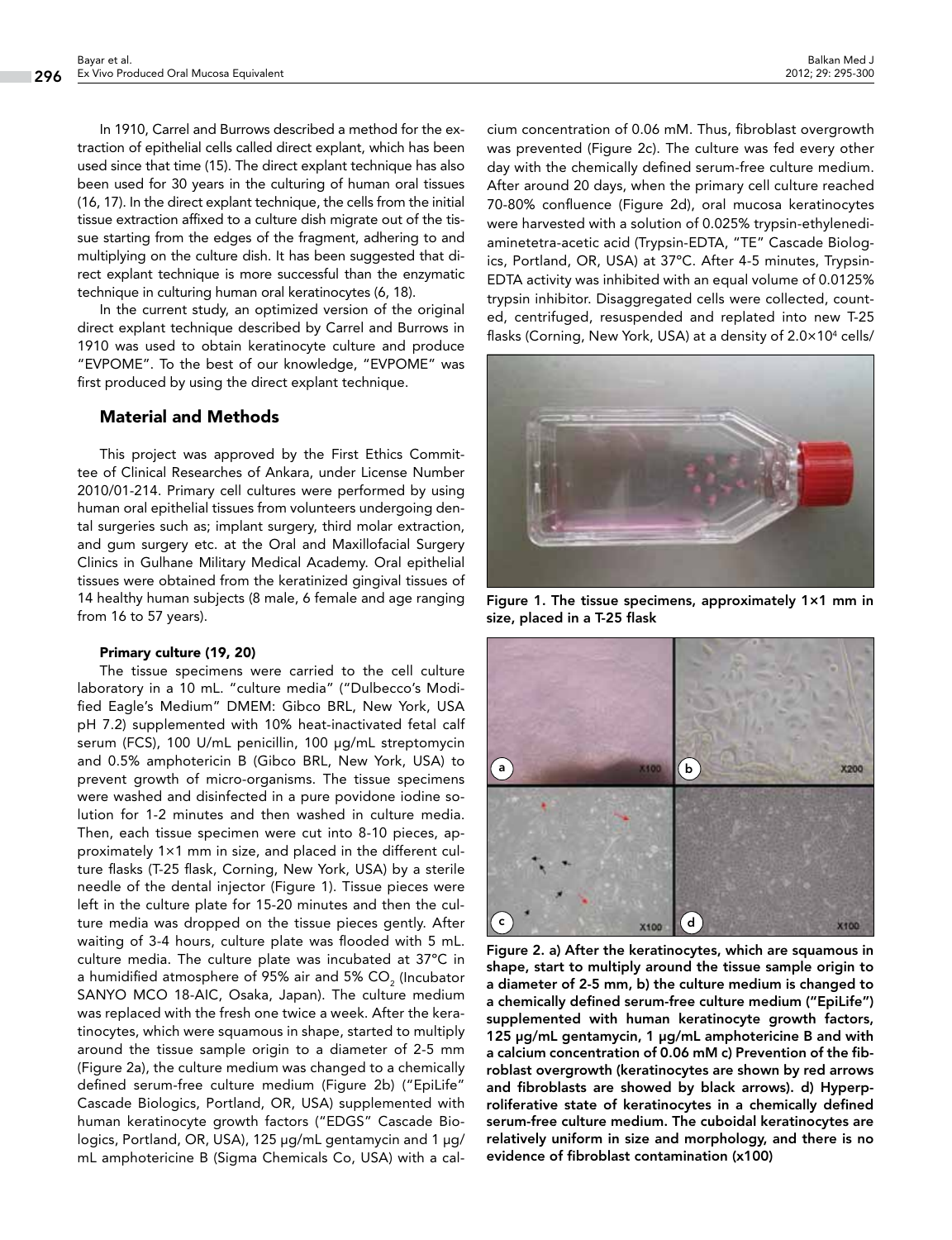cm2 (9). In this study, the success rate of the culturing method was defined as the ability of the cells to grow out from the tissue sample origin, become 70-80% confluent and to survive at least until the first passage.

## Preparation of "AlloDerm" (9)

"AlloDerm" (LifeCell, Branchburg, NJ), the acellular human cadaver dermis, was cut into circular pieces of 11.3 mm diameter in order to conform to the area of a 48-well microplate (Corning Inc. Corning, NY, USA). Two circular samples were rehydrated in washing solution. The epidermal surface of the human cadaver dermis is rough and washing solution is easily drained off, on the other hand, dermal surface is shiny and washing solution is retained. Epidermal and dermal surfaces of the samples were identified and transferred to the 48-well microplate with epidermal surfaces up. They were presoaked and kept overnight at 4°C in 100 μL of PBS and human Type IV Collagen (5 μg/cm2 ) to enhance attachment of seeded keratinocytes.

## Production of keratinocytes on "AlloDerm" (9)

Oral keratinocytes from the first passage of actively dividing cells were used to seed onto "AlloDerm" samples. They were harvested by adding a solution of trypsin-ethylenediaminetetra-acetic acid (Trypsin-EDTA, TE Cascade Biologics, Portland, OR, USA) at 37°C. Trypsin-EDTA activity was inhibited with an equal volume of 0.0125% trypsin inhibitor. Disaggregated cells were collected, counted, centrifuged, and re-suspended. Cells were seeded onto "AlloDerm" samples in 2 different 48-well microplates at the density of  $1.8\times10^5$  cells. At that time, 1.2 mL of "culture medium" containing a high concentration of calcium (1.2 mM) was gently added to 48-well microplates without disturbing the cells. The oral keratinocyte-"AlloDerm" composites were cultured and submerged for 4 days in the 48-well culture microplates. Composites were fed daily during this period with "culture medium". After incubating the composites in a submerged environment for 4 days, they were transferred to organotypic tissue culture flasks (Corning Inc. Corning, NY, USA). The medium was changed every other day for 7 more days. The organotypic tissue culture flasks allowed the composites to grow at an air-liquid interface. This culturing technique has been shown to encourage stratification of the epithelial layers (9, 21).

## Histological examination

Prior to keratinocyte cultivation, a piece of original tissue sample was obtained to create a control group and used for comparison of the histological and immunohistochemical characteristics of the original tissue sample and "EVPOME" of the same patient. A piece of tissue sample was fixed in 10% formaldehyde. Then it was embedded in paraffin and cut to 5 μm and stained with hematoxylin and eosin. "EVPOME"s were removed from the organotypic tissue culture flasks at the 11<sup>th</sup> day post-seeding of the keratinocytes and fixed in 10% formaldehyde. The fixed "EVPOME"s were embedded in paraffin and cut to 5 μm and stained with hematoxylin and eosin in the same manner.

## Immunohistochemical examination

Anti-Ki-67, anti-laminin-5 and anti-cytoceratin-3 (K-3) primary antibodies were used for the immunohistochemical evaluation. The comparative evaluation was performed in the same manner as the histological evaluation.

Four-micron thick sections were prepared. For Immunohistochemistry, slides were placed in an oven at 56°C dry heat for 30 min for deparaffinization, then washed in alcohol and xylol solutions. Slides were placed in citrate buffer at 98°C for 5 min for antigen retrieval. Then they were washed in Phosphate Buffered Saline (PBS). For blocking the endogenous peroxidase, sections were incubated in 3%  $\rm H_2O_2$  for 10 min. Slides were placed in distilled water and PBS, then incubated with primary antibodies (Antikeratin 3/76 clone AE5 at a 1:200 dilution, Anti Ki-67 at a 1:100 dilution, and Anti Laminin-5 clone P3H9-2 at a 1:100 dilution mouse monoclonal antibodies, Millipore Billerica, MA USA) for 2 hours at 25°C and washed with PBS. Secondary biotin-conjugated antimouse immunoglobulin was used at a 1: 500 dilution, and a horseradish peroxidaseconjugated streptavidin solution was applied for 40 min and washed with PBS. Application of diaminobenzidine hydrochloride chromogen for 10 min and washing with tap water were carried out. Slides were counterstained with hematoxylin and rinsed in tap water and were mounted.

## Results

Tissue samples were obtained from 14 healthy human subjects (8 males and 6 females) aged between 16-57 years (mean age 28.5±11.4). The results showed that the only two primary cultures of the oral epithelial cells by direct explant technique failed, and the total success rate was 85.71%. In this study, no contamination of micro-organisms in primary cell cultures was observed. The success rate of the "EVPOME" production following a successful keratinocyte cultivation was 100% (Table 1).

The average number of days required for epithelial cells to grow and migrate out from the tissue origin was around 9-10 days and it took a total of 20.25±1.05 days for the cells to become fully confluent.

## Histological evaluation

Histologically, "EVPOME"s development showed multilayered epithelium comprising basal, suprabasal, and parakeratinized layers. The epithelial architecture of "EVPOME"s resembled that of normal oral mucosa. Highly stratified

|  | Table 1. The success and failure of the direct explant |  |  |  |
|--|--------------------------------------------------------|--|--|--|
|  | technique classified by sex and age                    |  |  |  |

|                 |        | <b>Success</b> | <b>Failure</b> | Total           |
|-----------------|--------|----------------|----------------|-----------------|
| Number of cases |        | 12<br>(85.7%)  | (14.3%)        | 14<br>$(100\%)$ |
| Age (Means+SD)  |        | $26.5 \pm 8.6$ | $41\pm 22.6$   | $28.5 \pm 11.4$ |
| Range (years)   |        | 16-43          | 25-57          | 16-57           |
| Sex             | Male   | 6              | 2              | 8               |
|                 | Female | 6              | ٠              | 6               |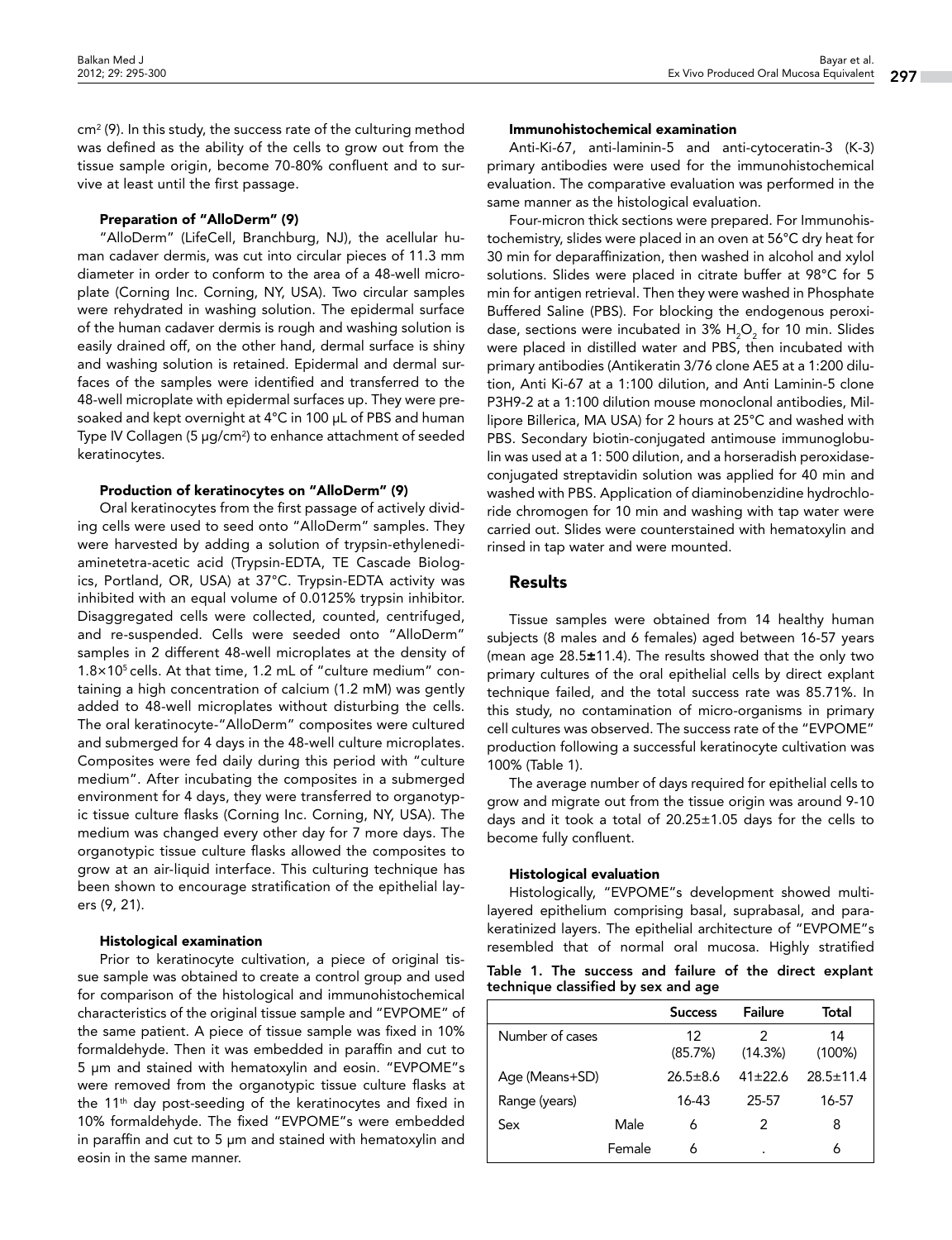

Figure 3. Histological appearances of the "EVPOME"s a) b) (x200 H.E. and x400 H.E.), and the original tissue sample c) (x200 H.E.)

"EVPOME"s showed evidence of parakeratosis. Keratinocytes of the basal layer were cuboid, and they were aligned along the "AlloDerm" surface. Under the basal layer of "EVPOME"s, "AlloDerm" showed no evidence of any cellular components and consisted of interlacing dense collagen bundles of varying sizes, indicating that the structural integrity of the extracellular matrix was intact. The thickness of the epithelial sheet was measured to be 3 to 7 cell-layer in "EVPOME" and 7 to 20 cell-layer in the original tissue sample. Despite the differences of thickness between "EVPOME" and the original tissue sample, the structure was very similar in both groups (Figure 3).

## Immunohistochemical evaluation Anti-Ki-67

The immunohistochemical comparison of the "EVPOME" and original tissue sample via Ki- 67 antibody revealed that both specimens were positive staining in their nuclei, thus confirming the existence of proliferating cells in the basal layer (Figure 4a).

## Anti-laminin-5

The immunohistochemical comparison of the "EVPOME" and original tissue sample via anti-laminin-5 antibody revealed similar linear stainings (Figure 4c).

## Anti-cytoceratin-3 (K-3)

The immunohistochemical comparison of the "EVPOME" and original tissue sample via K-3 antibody revealed that both specimens were positive staining in all layers of the epithelium, except the parakeratinised layer (Figure 4b).

## **Discussion**

The direct explant technique and the enzymatic method of obtaining cells were compared from the beginning of the respective processes. Kedjarune et al. (6) compared both the direct explant technique and the enzymatic method in cultivation of human oral keratinocytes. According to their results, the direct explant technique appeared to be more successful for culturing human oral tissue keratinocytes than the enzymatic method. The direct explant method required only small pieces of gingival tissue and generated a higher cellular product when compared with the enzymatic method. However, more time was required before subculture in the direct explant technique. These findings were in disagreement with the results of the study performed by Klingbeil et al. (7) who



Figure 4. Immunohistochemical comparisons of the "EVPO-ME" and the original tissue sample by a) anti Ki-67 antibody (proliferative cells at basal layer of the epithelium are showed by red arrows), b) anti laminin-5 antibody (linear staining of the epithelium is shown by black arrows) and c) anti cytokeratin-3 antibody

stated that the enzymatic method showed the best results in the cells obtaining time needed, cell amount and life-span.

The enzymatic method appeared to require larger pieces of tissue to provide sufficient density of the seeding cells compared with the direct explant technique, however it has been suggested that the enzymatic method was faster and easier to manage (6). Freshney stated that the direct explant method should be chosen when the tissue sample is limited (22). Therefore, we think that the direct explant technique could be more suitable for intraoral grafting procedures, because the enlargement in the size of the oral tissue sample could result in more patient discomfort. Furthermore, in this study, around 8-10 pieces of tissue sample, approximately 1×1 mm in size, were placed in the culture flasks. We think that, if the pieces of tissue sample placed in the culture flask could be more than 8-10 pieces, the average initial harvesting time for keratinocyte cultivation by the direct explant technique would be faster.

The age of the patients providing tissue samples did not appear to affect the success rate in this study. This finding was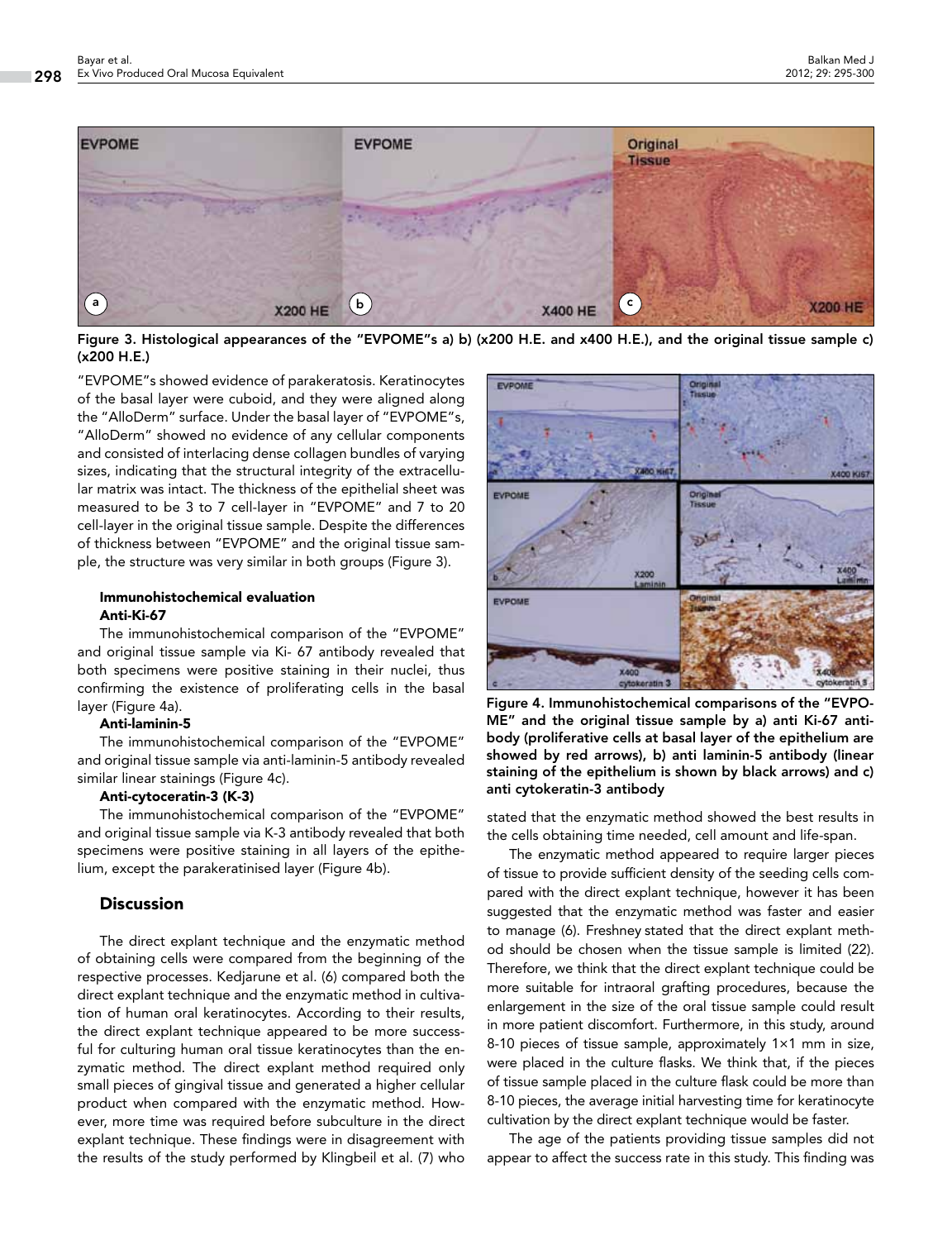consistent with the results of Reid et al. (23) and Kedjarune et al. (6). However, this study contrasts with the findings of Lauer, (24) who found that age appeared to influence keratinocyte culture viability, as tissue from subjects younger than 40 years of age were cultured successfully in 80% of cases when compared to only 65% when the subjects were over 40 years of age.

It has been suggested that bacterial and fungal contamination may cause failure in both of the direct explant and the enzymatic keratinocyte culture techniques, as oral tissue is usually contaminated with a high load of microorganisms during medium preparation (6) Wanichpakorn and Kedjarune-Laggat (20) have highlighted that the contamination risk is correlated with the size of the tissue, because the tissue samples were very small and thin. The disinfection times for tissue samples can vary among different studies. In the current study, the tissue samples were not contaminated after placing in a 10% povidone iodine solution for about one minutes. In the current study, only two samples failed in keratinocyte cultivation. The reason for the failures could not be determined exactly. However, we think that these failures could depend on the harvesting, transportation and/or culturing conditions of tissue samples. In addition, no failure was detected after seeding on "Alloderm".

Technical handling involved in the direct explant method at the beginning of the process is less than the handling required for the enzymatic method. However, Daniels et al. (18) surveyed the current techniques for isolation and culture of human keratinocytes, and 21 out of 34 laboratories in England, who returned the questionnaire, reported that they used the enzymatic method, with some variation in the type, concentration and condition of the enzymes that they used, and also with some differences reported the concentration of calcium in the culture media.

The average initial harvesting time for keratinocyte cultivation by the direct explant technique was found to be14.2 days in a previous study  $(7)$ . In the current study, it was  $20.25 \pm 1.05$ days, somewhat longer than the previous study. Using a bigger culture plate (T-25 flask, 25 cm<sup>2</sup>) than this previous study may have caused this difference. According to the results of the study performed by Klingbeil et al. (7), the operating procedure used in the direct explant technique process involves fewer steps compared with the enzymatic technique. The higher success rate of direct explant technique compared with the enzymatic technique may be interpreted by the number of the steps required. In this study, the success rate of oral mucosa keratinocyte culturing by direct explant technique (85.7%) is similar to the findings of Wanichpakorn and Kedjarune-Laggat (20) (88.9%), higher than the study of Kedjarune et al. (6) which was about 82% and also higher than the study of Reid et al. (23), which had about 80% success rate, even though these studies used the same direct explant technique.

At the end of this study, histological findings of "EVPOME"s development showed the same epithelial architecture as the previous studies performed by Izumi et al. (9, 25). Also, the epithelial architecture of "EVPOME"s resembled that of normal oral mucosa. Despite the differences of thickness between "EVPOME" and original tissue sample, the structure was very similar in both groups. In addition,

immunohistochemically, the existence of proliferating cells in the basal layer of "EVPOME" and similar linear stainings with laminin-5 antibody as in that of normal oral mucosa have been shown. In addition, expression of cornea-specific cytokeratin-3 in the oral epithelial cells has been shown It has also been shown by a previous animal study (26). Cytokeratin-3, reportedly, is a reliable marker for corneal differentiation and is positive for epithelial cells of the cornea, nose, and some oral mucosa, and our results are consistent with the finding about the oral mucosa (26).

## Conclusion

The direct explant method used for "EVPOME" production provided successful results.from the experience of the current study, it can be concluded that the direct explant technique has two advantages in "EVPOME" production:

1. Technical handling involved in the direct explant method at the beginning of the process has fewer steps.

2. The direct explant technique could be more suitable for intraoral grafting procedures, because the enlargement in the size of the oral tissue sample could result in more patient discomfort.

The use of the direct explant technique protocol for culturing human oral mucosa keratinocyte may be more suitable for "EVPOME" production. A further study could be useful to compare histological and immunohistochemical charactheristics of "EVPOME"s produced by the direct explant technique and the enzymatic method.

## Acknowledgements

Funding source: This study has been supported by "Turkish Scientific and Technological Research Council" (TUBITAK Ref. No: 110S025).

**Ethical approval:** This project was approved by the First Ethics Committee of Clinical Researches of Ankara, under License Number 2010/01-214.

## Conflict of Interest

No conflict of interest was declared by the authors.

## References

- 1. Alcalde J, Garcia-Tapia R, Espinosa JM, Perez N. Clinical application of free microvascular flaps in reconstructive surgery of the oral cavity. Acta Otorrinolaringol Esp 1994;45:457-60.
- 2. Leong DJ, Wang HL. A decision tree for soft tissue grafting. Int J Periodontics Restorative Dent 2011;31:307-13.
- 3. Kao SY, Lui MT, Fong J, Wu DC, Wu CH, Tu HF, et al. A method using vestibulo-sulcoplasty combining a split-thickness skin graft and a palatal keratinized mucosa graft for peri-implant tissue secondary to oral cancer surgery. J Oral Implantol 2005;31:186-91. [\[CrossRef\]](http://dx.doi.org/10.1563/1548-1336(2005)31[186:AMUVCA]2.0.CO;2)
- 4. Jhaveri HM, Chavan MS, Tomar GB, Deshmukh VL, Wani MR, Miller PD Jr. Acellular dermal matrix seeded with autologous gingival fibroblasts for the treatment of gingival recession: a proof-of-concept study. J Periodontol 2010;81:616-25. [\[CrossRef\]](http://dx.doi.org/10.1902/jop.2009.090530)
- 5. Kaner D, Friedmann A. Soft tissue expansion with self-filling osmotic tissue expanders before vertical ridge augmentation: a proof of principle study. J Clin Periodontol 2011;38:95-101. [\[CrossRef\]]( http://dx.doi.org/10.1111/j.1600-051X.2010.01630.x )